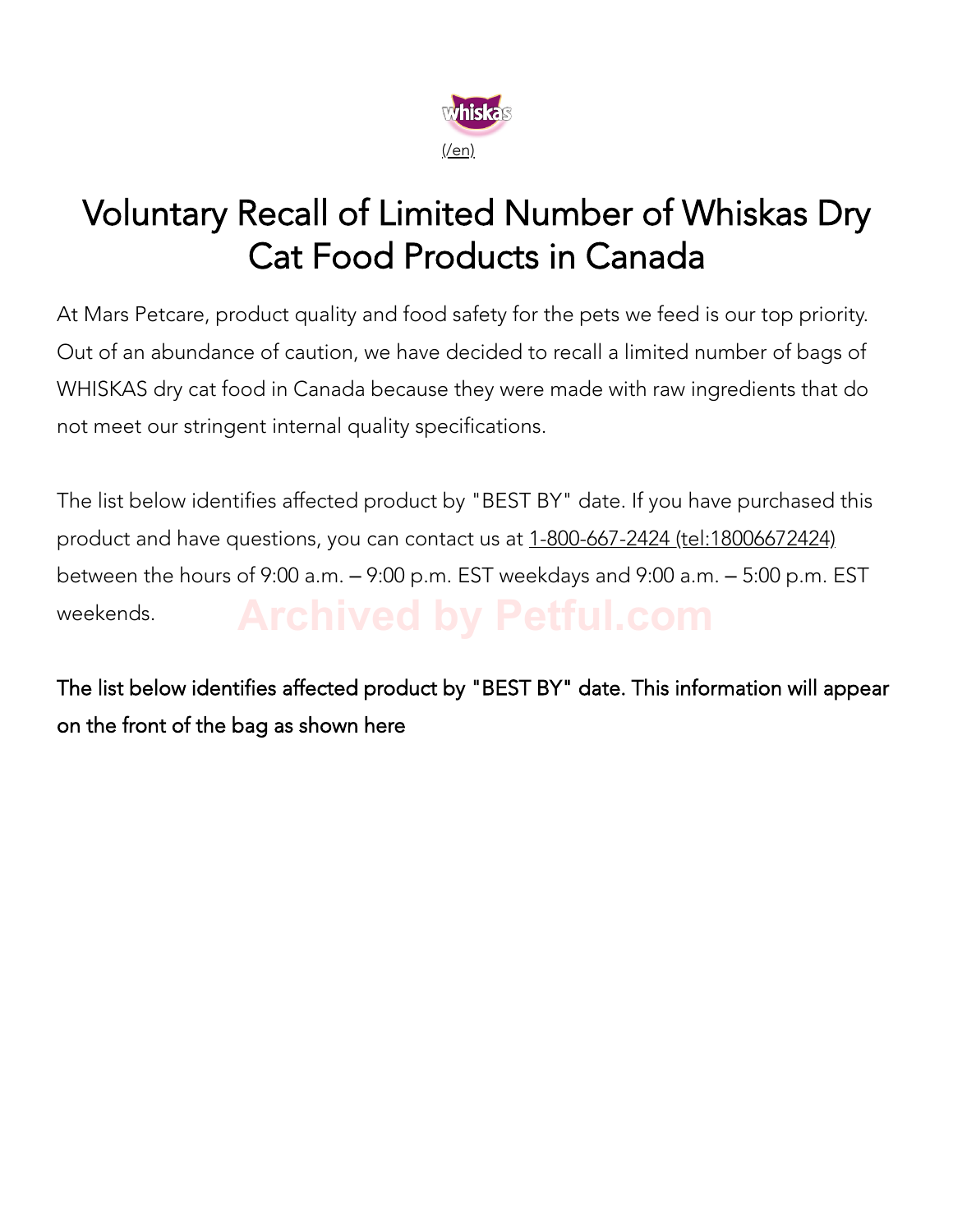



**BEST BY: XXXXXX** XXX XXX BPPXXX XX:XX **hiskas** MANUFACTURED IN CANADA

| <b>PRODUCT DESCRIPTION</b>                                         | <b>UPC</b>      | "BEST BY" DATE      |
|--------------------------------------------------------------------|-----------------|---------------------|
| WHISKAS® Meaty Selections™ Dry Cat Food 670g                       | 0 58496 43320 8 | 6/13/2022-7/19/2022 |
| WHISKAS® Meaty Selections™ Dry Cat Food 2kg                        | 0 58496 70322 6 | 6/23/2022-8/12/2022 |
| WHISKAS® Meaty Selections™ Dry Cat Food 4kg                        | 0 58496 70124 6 | 7/17/2022-8/12/2022 |
| WHISKAS® Meaty Selections™ Dry Cat Food 9.1kg                      | 0 58496 70329 5 | 6/16/2022-8/17/2022 |
| WHISKAS® Meaty Selections™ Dry Cat Food 11.6kg                     | 0 58496 44481 5 | 6/24/2022-7/22/2022 |
| WHISKAS® Beef Selections™ Natural Beef Flavour Dry Cat Food<br>2kg | 0 58496 43351 2 | 6/25/2022-8/6/2022  |